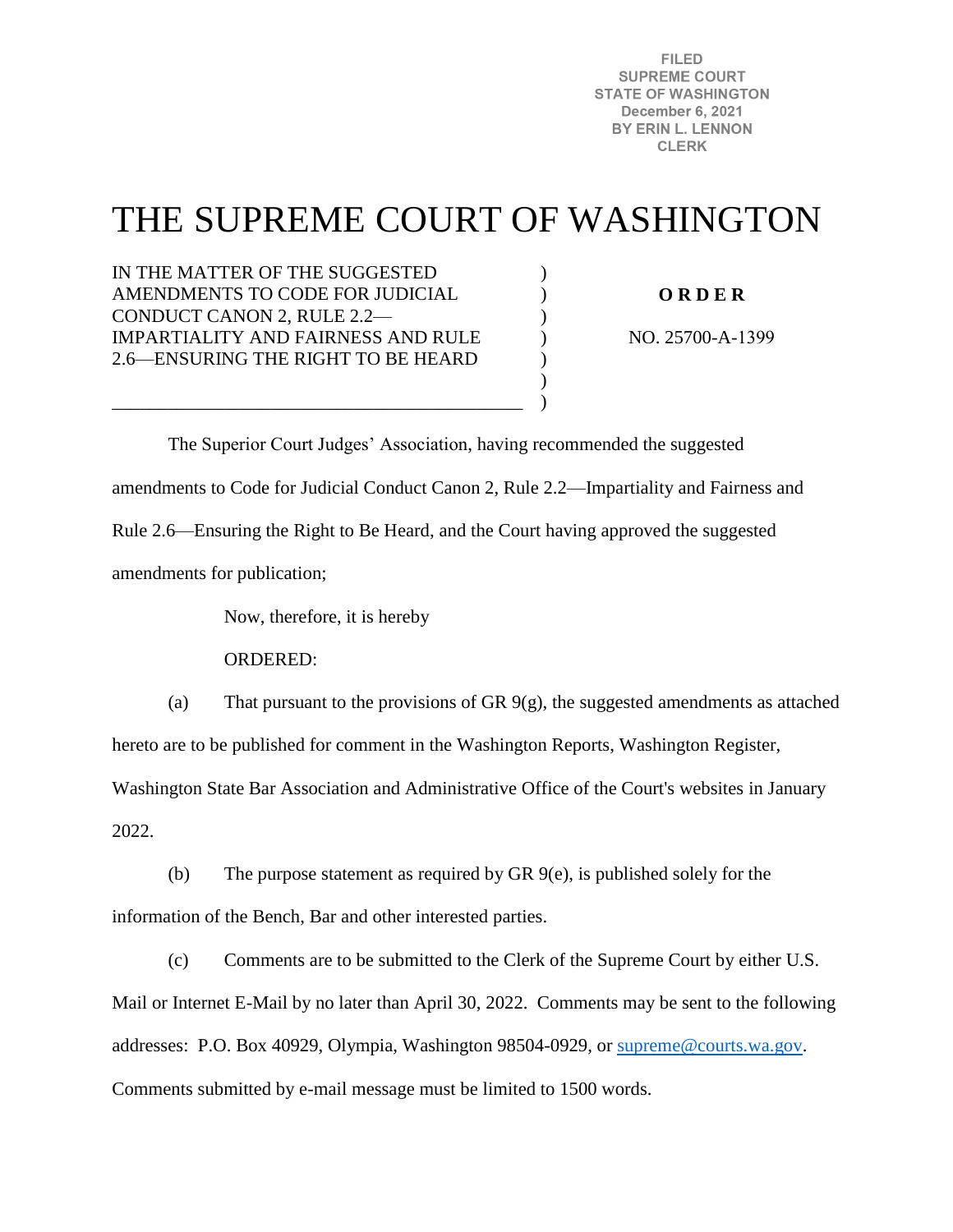Page 2 ORDER IN THE MATTER OF THE SUGGESTED AMENDMENTS TO CODE FOR JUDICIAL CONDUCT CANON 2, RULE 2.2—IMPARTIALITY AND FAIRNESS AND RULE 2.6— ENSURING THE RIGHT TO BE HEARD

DATED at Olympia, Washington this 6th day of December, 2021.

For the Court

Conzélez C.J.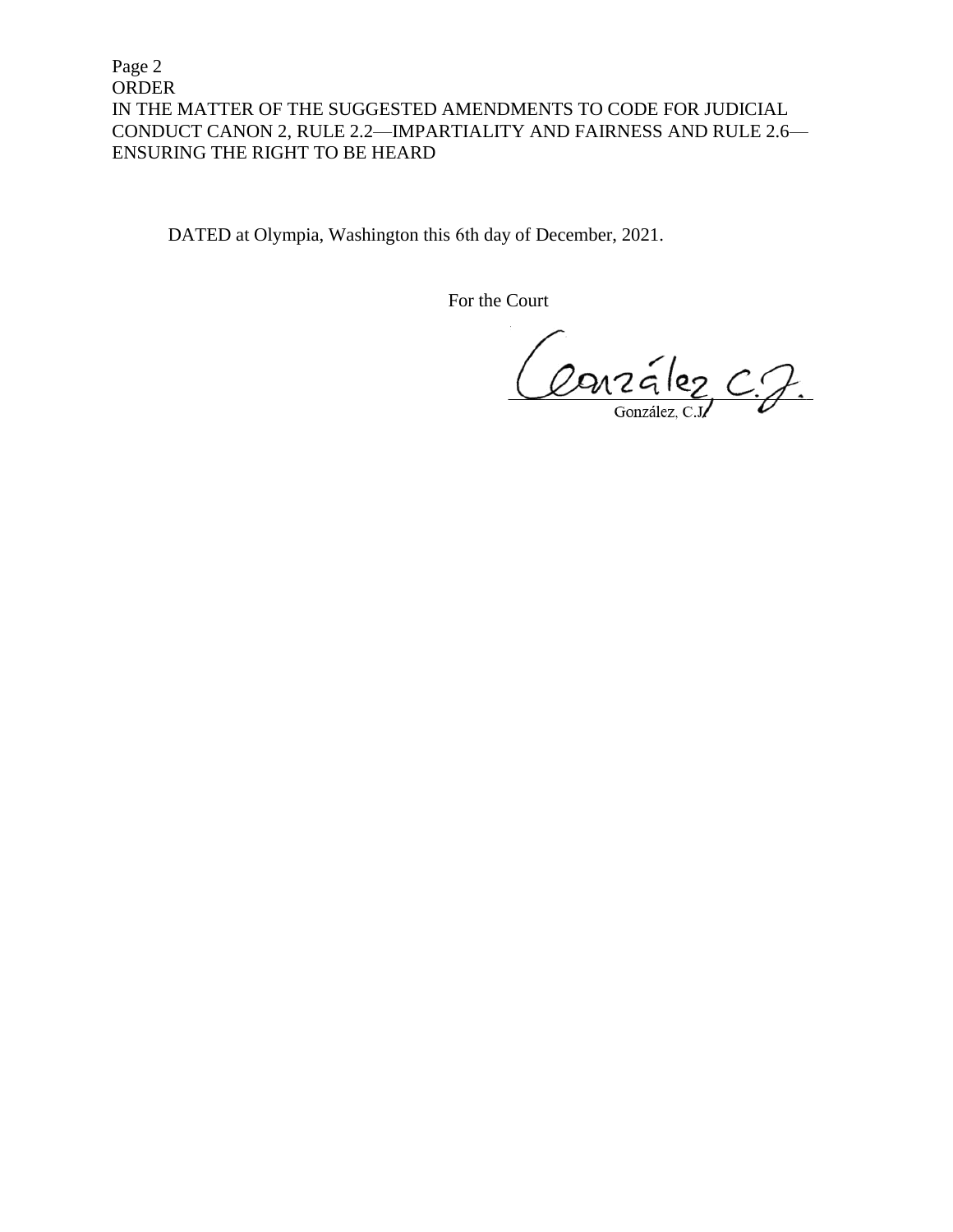# **GR 9 COVER SHEET**

# **Suggested Amendments to the**

# **Code of Judicial Conduct Canon 2 Comments, Rules 2.2 and 2.6**

# **Submitted by the Superior Court Judges' Association**

**\_\_\_\_\_\_\_\_\_\_\_\_\_\_\_\_\_\_\_\_\_\_\_\_\_\_\_\_\_\_\_\_\_\_\_\_\_\_\_\_\_\_\_\_\_\_\_\_\_\_\_\_\_\_\_\_\_\_\_\_\_**

| <b>Name of Proponent:</b> | <b>Superior Court Judges' Association</b> |
|---------------------------|-------------------------------------------|
| Snokesnerson:             | Judge Jennifer Forbes, President-Fle      |

#### **B. Spokesperson:** Judge Jennifer Forbes, President-Elect Superior Court Judges' Association

#### **C. Purpose:**

The Superior Court Judges' Association (SCJA) proposes amendments to the comments of the Code of Judicial Conduct Canon 2, Rule 2.2 and Rule 2.6, to help judges discern what constitutes "reasonable accommodation" of unrepresented litigants in court. This amendment is needed to ensure that unrepresented litigants are fairly heard and access to justice is available to those without representation.

Unrepresented litigants make up a significant and growing number of participants appearing in Washington courts. This is a national phenomenon. The National Center for State Courts, *Civil Justice Report*, 2015, shows a decline in defendant/respondent representation in civil litigation in general jurisdiction state courts from 97% in 1992 to 46% in 2015. Increased poverty and relatively few legal resources for those with limited financial means are factors contributing to the increase in unrepresented litigants appearing in court.<sup>1</sup>

This decrease in legal representation contributes to access to justice challenges faced by those with limited financial means. In a legal system that is generally described as adversarial and lawyer-centric, unrepresented litigants are disadvantaged.<sup>2</sup> A 2015 survey conducted by the Washington State University's Social and Economic Sciences Research Center (WSU-SESRC) found 70% of adults living in households at or below 200% of the federal poverty level reported

 $\overline{a}$ <sup>1</sup> Cerniglia, Christine, *The Civil Self-Representation Crisis: The Need for More Data and Less Complacency*, Georgetown Journal on Poverty Law and Policy, Vol. XXVII, Spring 2020

<sup>2</sup> National Center for State Courts, *The Landscape of Civil Litigation in State Courts,* 2015. The NCSC survey data shows correlation between representation and case dispositions. For example, cases disposed by summary judgment also had the highest attorney representation, likely reflecting unrepresented litigants lack of knowledge about summary judgments.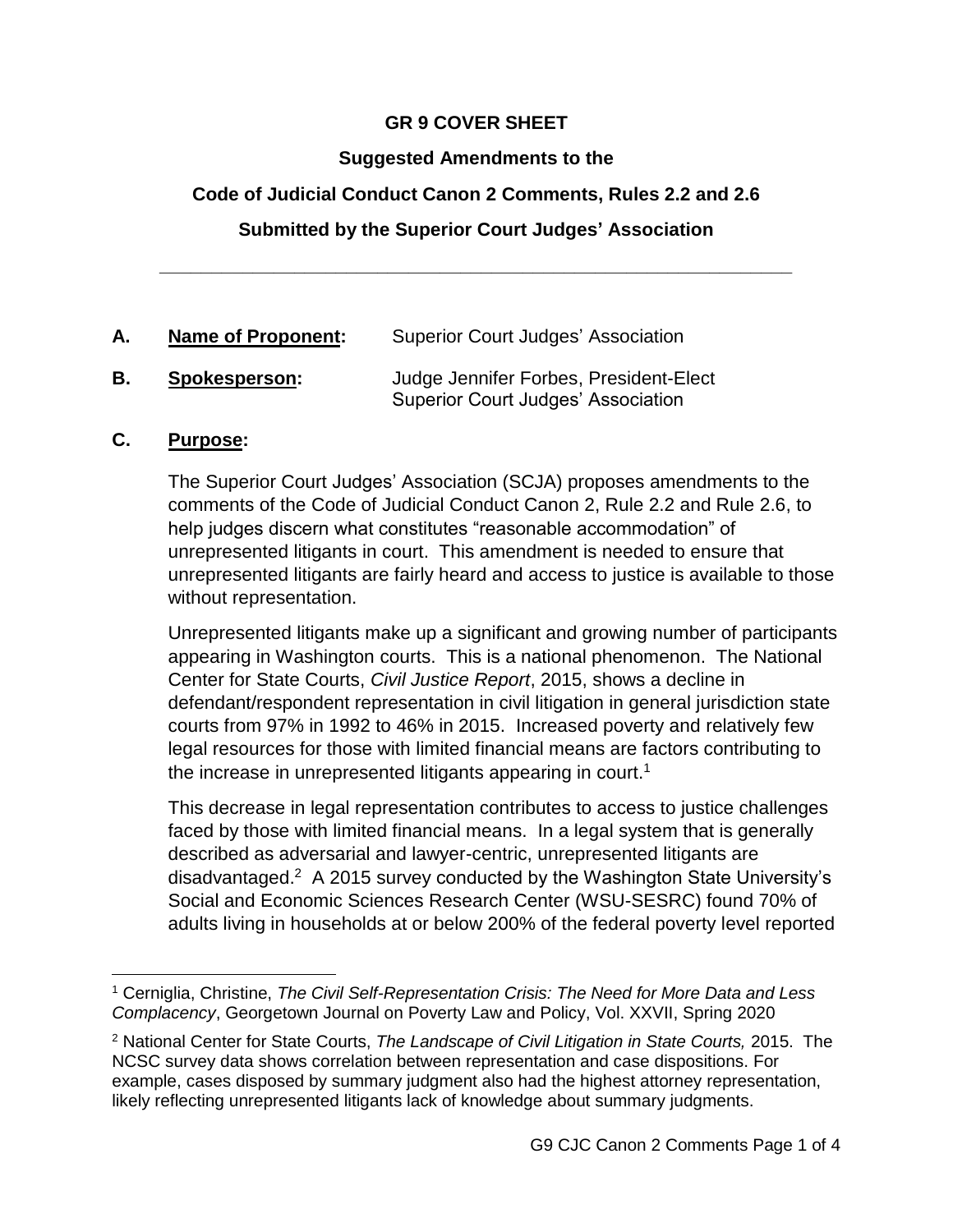legal problems for which they received inadequate or no legal help.<sup>3</sup> The divide between legal needs and legal assistance fuels the perception of a "justice gap" that disproportionately impacts low-income households, women, seniors, veterans, people with disabilities, and communities of color. 4

Judges are challenged when unrepresented litigants appear in court, and must balance their obligation to *"perform all duties of judicial office fairly and impartially*" (CJC 2.2) with the need to ensure that unrepresented litigants are adequately "*heard according to the law*" (CJC 2.6(A)). In recognition of this judicial challenge, in 2007 the American Bar Association added a new comment to the Model Code of Judicial Conduct, Rule 2.2, which provides "*a judge shall uphold and apply the law, and shall perform all duties of judicial office fairly and impartially*." The new comment (4) adds, "*It is not a violation of this Rule for a judge to make reasonable accommodations to ensure pro se litigants the opportunity to have their matters fairly heard*." As of 2018, thirty-four states, including Washington, and the District of Columbia, have added comment 4 or a version of comment 4 to their Code of Judicial Conduct.<sup>5</sup>

Unfortunately, what constitutes "reasonable accommodation" is often difficult for judges to discern. In 2012, in a joint resolution regarding Rule 2.2, the Conference of Chief Justices and the Conference of State Court Administrators (CCJ/COSCA) urged states to "*modify comments to Rule 2.2 to reflect local rules and practices regarding specific actions judges can take to exercise their discretion in cases involving self-represented litigants*", explaining that the resolution affirmed "*the importance of access to justice for all*" and emphasized that "*access to courts extends both to lawyer-represented and self-represented litigants*."<sup>6</sup>

In 2018 the California Judges' Association, Judicial Ethics Committee, issued a legal opinion further explaining the legal principles behind their examples of reasonable accommodation:

 $\overline{a}$ 

<sup>&</sup>lt;sup>3</sup> The SESRC findings are described in a report by the Washington Supreme Court's Civil Legal Needs Study Update Committee, October 2015, Link: [https://ocla.wa.gov/wp](https://ocla.wa.gov/wp-content/uploads/2015/10/CivilLegalNeedsStudy_October2015_V21_Final10_14_15.pdf)[content/uploads/2015/10/CivilLegalNeedsStudy\\_October2015\\_V21\\_Final10\\_14\\_15.pdf](https://ocla.wa.gov/wp-content/uploads/2015/10/CivilLegalNeedsStudy_October2015_V21_Final10_14_15.pdf)

<sup>4</sup> American Academy of Arts & Sciences, *Civil Justice for All*, 2020

<sup>5</sup> Gray, Cynthia, *Balls, Strikes, and Self-Represented Litigants*, Judicial Ethics and Discipline Blog, Center for Judicial Ethics of the National Center for State Courts, March 19, 2019

<sup>&</sup>lt;sup>6</sup> Conference of Chief Justices – Conferences of State Court Administrators Resolution in Support of Expanding Rule 2.2 of the ABA Model Code of Judicial Conduct to Reference Cases Involving Self-Representing Litigants, 2012, Link:

[https://ccj.ncsc.org/\\_\\_data/assets/pdf\\_file/0023/23747/07252012-support-expanding-rule-aba](https://ccj.ncsc.org/__data/assets/pdf_file/0023/23747/07252012-support-expanding-rule-aba-model-code-judicial-conduct-self-representing-litigants.pdf)[model-code-judicial-conduct-self-representing-litigants.pdf](https://ccj.ncsc.org/__data/assets/pdf_file/0023/23747/07252012-support-expanding-rule-aba-model-code-judicial-conduct-self-representing-litigants.pdf)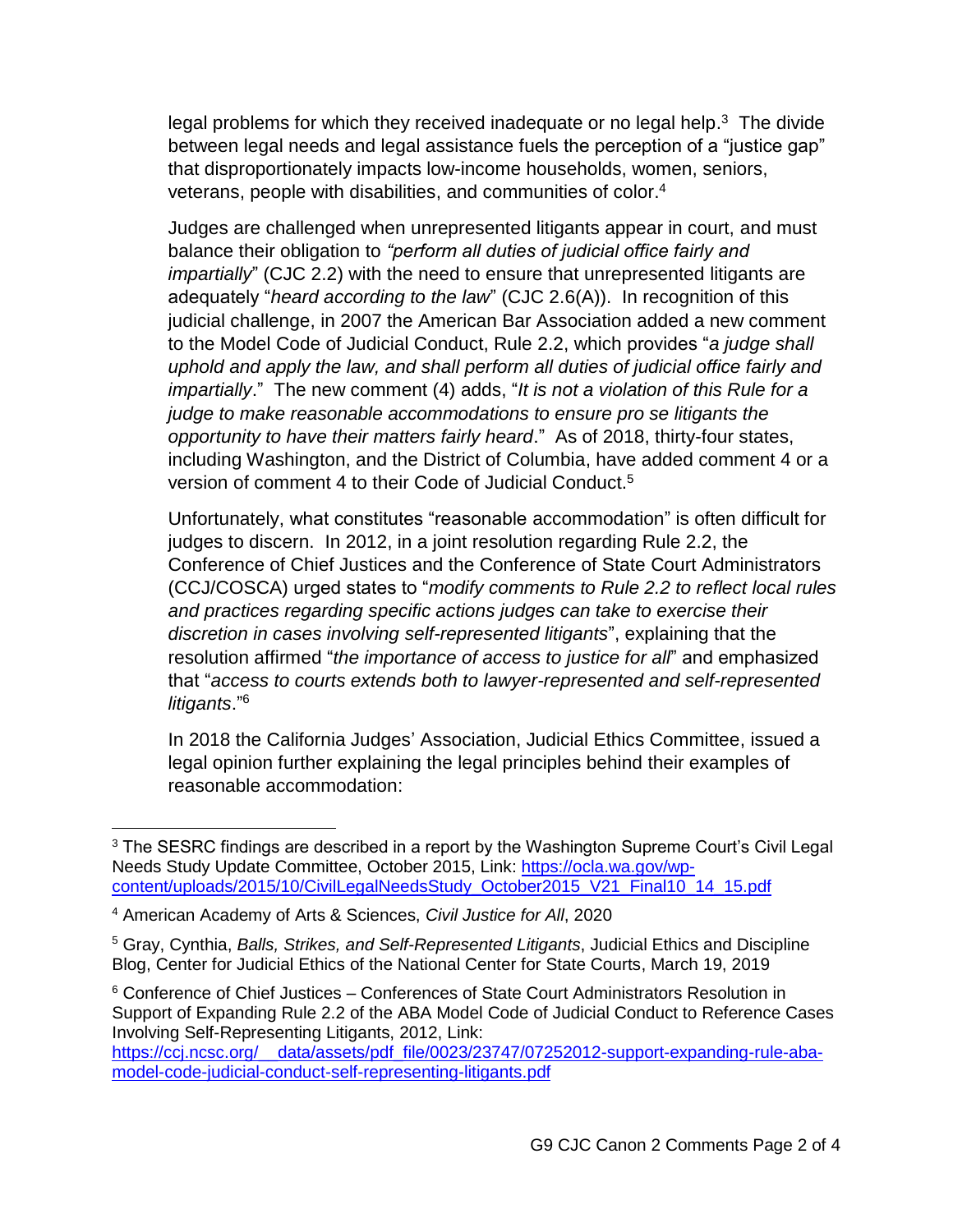*"Reasonable procedural accommodations for self-represented litigants do not change the facts, the law, or the burden of proof, nor do they ensure a victory for the unrepresented. Such accommodations simply mean that both sides will have a fair opportunity to tell their stories." 7*

At least nine states and the District of Columbia have followed the CCJ/COSCA resolution and have listed examples of reasonable accommodation in their Code of Judicial Conduct.<sup>8</sup>

At the 2019 Long Range Planning Meeting, the SCJA identified the need to improve self-represented litigant resources and access to courts as a top priority. In February 2020, SCJA hosted the inaugural meeting of the Unrepresented Litigant Ad-Hoc Workgroup (Workgroup), a multi-disciplinary group of justice system partners<sup>9</sup> with the goal of improving processes, advancing access to justice, and ensuring that unrepresented litigants are heard fairly in court. The group members reported disparate state-wide practices and widespread uncertainty regarding the reasonable accommodation of unrepresented litigants in court. Recognizing that judges and court staff are critical to addressing the justice gap that face unrepresented litigants, the Workgroup made education one of its top priorities.

The Workgroup quickly concluded that training initiatives alone, however, will not provide the support needed to ensure the reasonable accommodation of unrepresented litigants. Judicial education is not universally accessed nor always readily available. Training subject matter varies by year and presenter, and may be forgotten by the individual taking the training. After a careful review of the national literature and other states' judicial ethics rules and canons, the Workgroup concluded that additional clarity and support was needed in Washington's judicial canons as to the reasonable accommodation of

 $\overline{a}$ 

<sup>7</sup> California Judges Association Advisory Opinion 76, 2018. Link: <https://www.caljudges.org/docs/Ethics%20Opinions/Op%2076%20Final.pdf>

<sup>8</sup> Gray, Cynthia, *Pro Se Litigants in the Code of Judicial Conduct*, 36 No. 3 Judicial Conduct Reporter, Fall 2014

<sup>9</sup> The SCJA Unrepresented Litigant Work Group includes representatives from the following organizations and committees: Office of Civil Legal Aid, Washington State Office of Administrative Hearings, Washington State Supreme Court Minority and Justice Commission, Washington Law Help, Washington Board for Judicial Administration, Northwest Justice Project, Washington State Supreme Court Gender and Justice Commission, District and Municipal Court Judges' Association, Association of Washington Superior Court Administrators, SCJA Ethics Committee, Access to Justice Board, Washington State Law Library, Washington State Supreme Court Pattern Forms Committee, Washington State Association of County Clerks, King County Superior Court Family Law Facilitator Program, Access to Justice Board, Washington State Coalition Against Domestic Violence, and a Limited License Legal Technician (LLLT).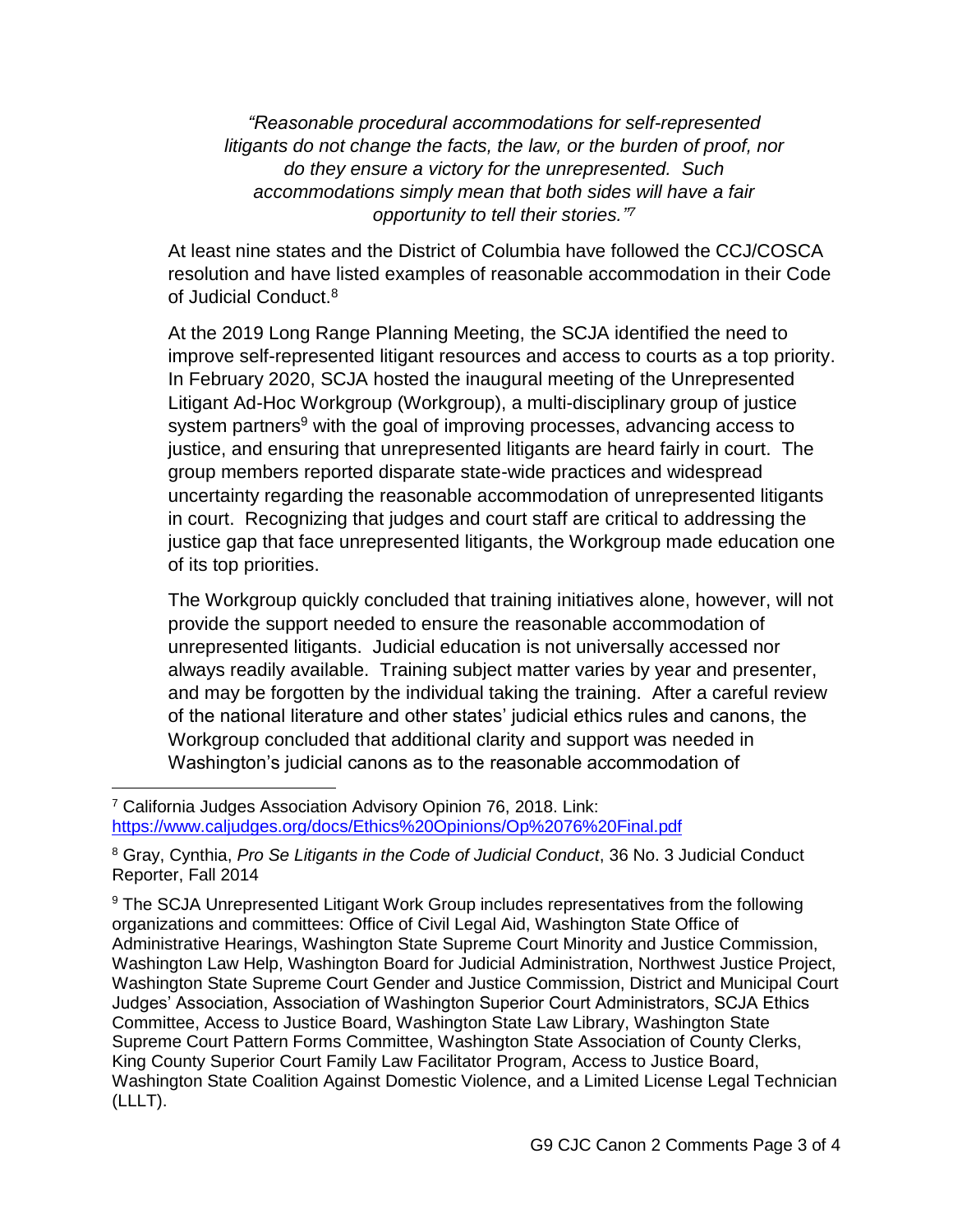unrepresented litigants. The Workgroup concurred with the CCJ/COSCA recommendation that expanded comments to the judicial canons, that include "specific actions" of reasonable accommodation, would not only clarify existing canon rules, but provide important ethical guidance, and create a lasting, accessible resource for judges.

The Workgroup drafted comment amendments to Washington's judicial canons from the ABA model code, adding examples of reasonable accommodation as per the CCJ/COSCA recommendation. The suggested comment amendments were circulated for extensive review through the Workgroup membership as well as the following external stakeholder groups: Family Law Executive Committee of the Family Law section of the Washington State Bar Association (FLEC), SCJA Family and Juvenile Law Committee (FJLC), the Access to Justice Rule Committee, Washington Commission on Judicial Conduct, and SCJA Ethics Committee. The suggested comment changes provided to the Supreme Court reflect the direct feedback of these external stakeholders and the support of each of the Workgroup's member organizations and the SCJA Board. Suggested changes were carefully crafted to only impact the comments to Canon 2, Rule 2.2 and 2.6, in the acknowledgement that the judicial canons must uphold strict standards even when incorporating improved practices for the ethical conduct of judges.

In summary, the SCJA concurs with both the ABA model code and the CCJ/COSCA joint resolution that judges need further guidance regarding what constitutes "reasonable accommodation" of unrepresented litigants, and that the Washington Code of Judicial Conduct should be revised accordingly. SCJA's suggested Canon 2 amendments to comments to Rule 2.2 and Rule 2.6 will assist judicial officers discern what accommodative actions are permissible under the Canon, and in so doing help unrepresented litigants to be fairly heard, ensuring access to justice for all people using the Washington courts.

- **D. Hearing:** A hearing is not requested.
- **E. Expedited Consideration:** Expedited consideration is not requested.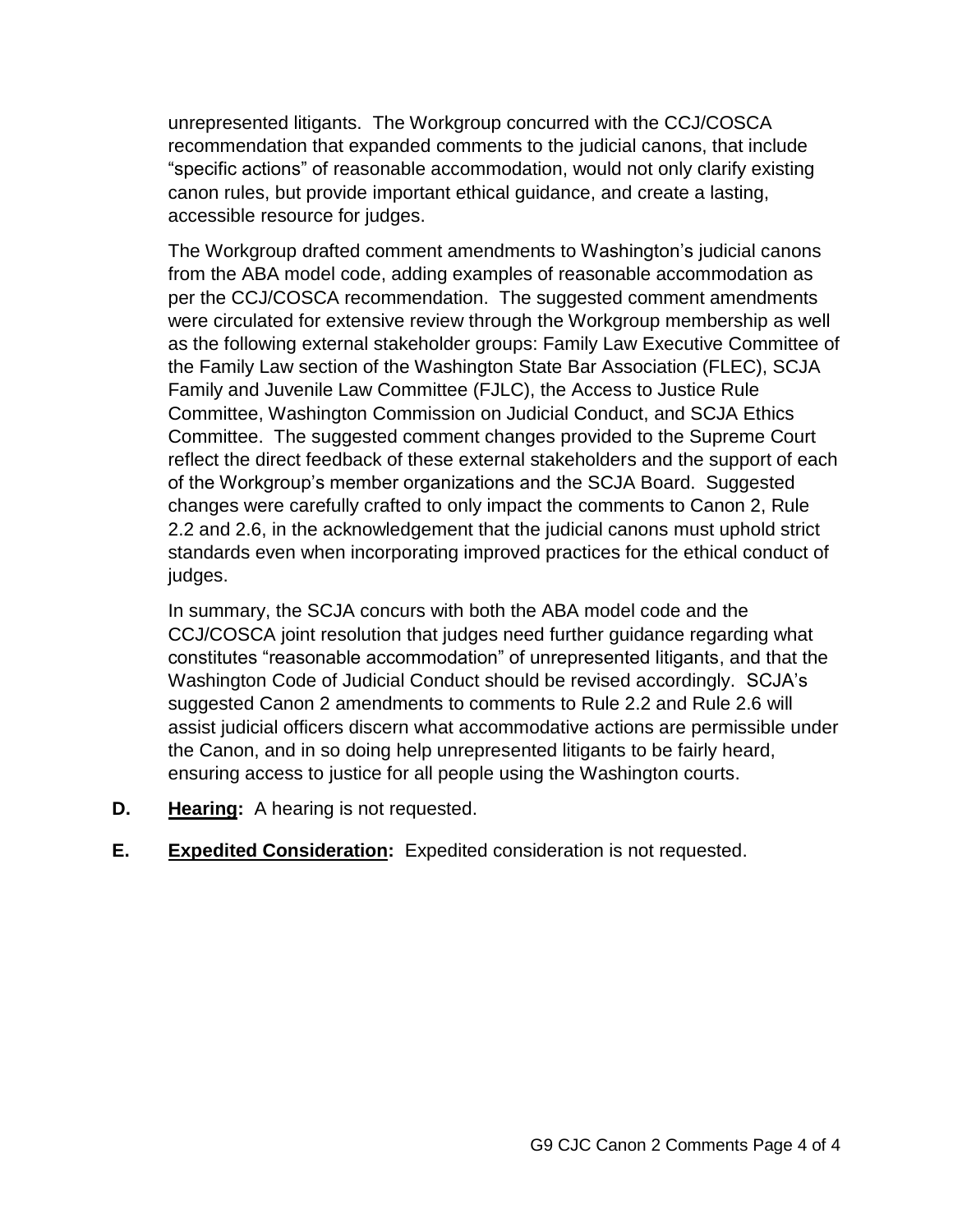### Code for Judicial Conduct Canon 2

**Rule 2.2 – Impartiality and Fairness.** A judge shall uphold and apply the law, and shall perform all duties of judicial office fairly and impartially.

[4] It is not a violation of the Rule for a judge to make reasonable accommodations to ensure pro se litigant the opportunity to have their matters fairly heard. At times, judges have before them unrepresented litigants whose lack of knowledge about the law and about judicial procedures and requirements may inhibit their ability to be heard effectively. A judge's obligation under Rule 2.2 to remain fair and impartial and uphold and apply the law does not preclude the judge from making reasonable accommodations to ensure an unrepresented litigant's right to be heard, so long as those accommodations do not give the unrepresented litigant an unfair advantage. This Rule does not require a judge to make any particular accommodation.

# **Rule 2.6 – Ensuring the Right to be Heard**

(A) A judge shall accord to every person who has a legal interest in a proceeding, or that person's lawyer, the right to be heard according to law.

(B) Consistent with controlling court rules, a judge may encourage parties to a proceeding and their lawyers to settle matters in dispute but should not act in a manner that coerces any party into settlement.

[4] Judges should endeavor to ensure unrepresented litigants have a fair opportunity to participate in proceedings. While not required, judges may find the following nonexhaustive list of steps consistent with these principles, and helpful in facilitating the right of unrepresented litigants to be heard:

- 1. Identifying and providing resource information to assist unrepresented litigants. Judges should endeavor to identify resources early in the case so as to reduce the potential for delay.
- 2. Informing litigants with limited-English proficiency of available interpreter services.
- 3. Providing brief information about the proceeding and evidentiary and foundational requirements.
- 4. Using available courtroom technology to assist unrepresented individuals to access and understand the proceedings (e.g. remote appearances, use of video displays to share court rules, statutes, and exhibits).
- 5. Asking neutral questions to elicit or clarify information.
- 6. Attempting to make legal concepts understandable by minimizing use of legal jargon.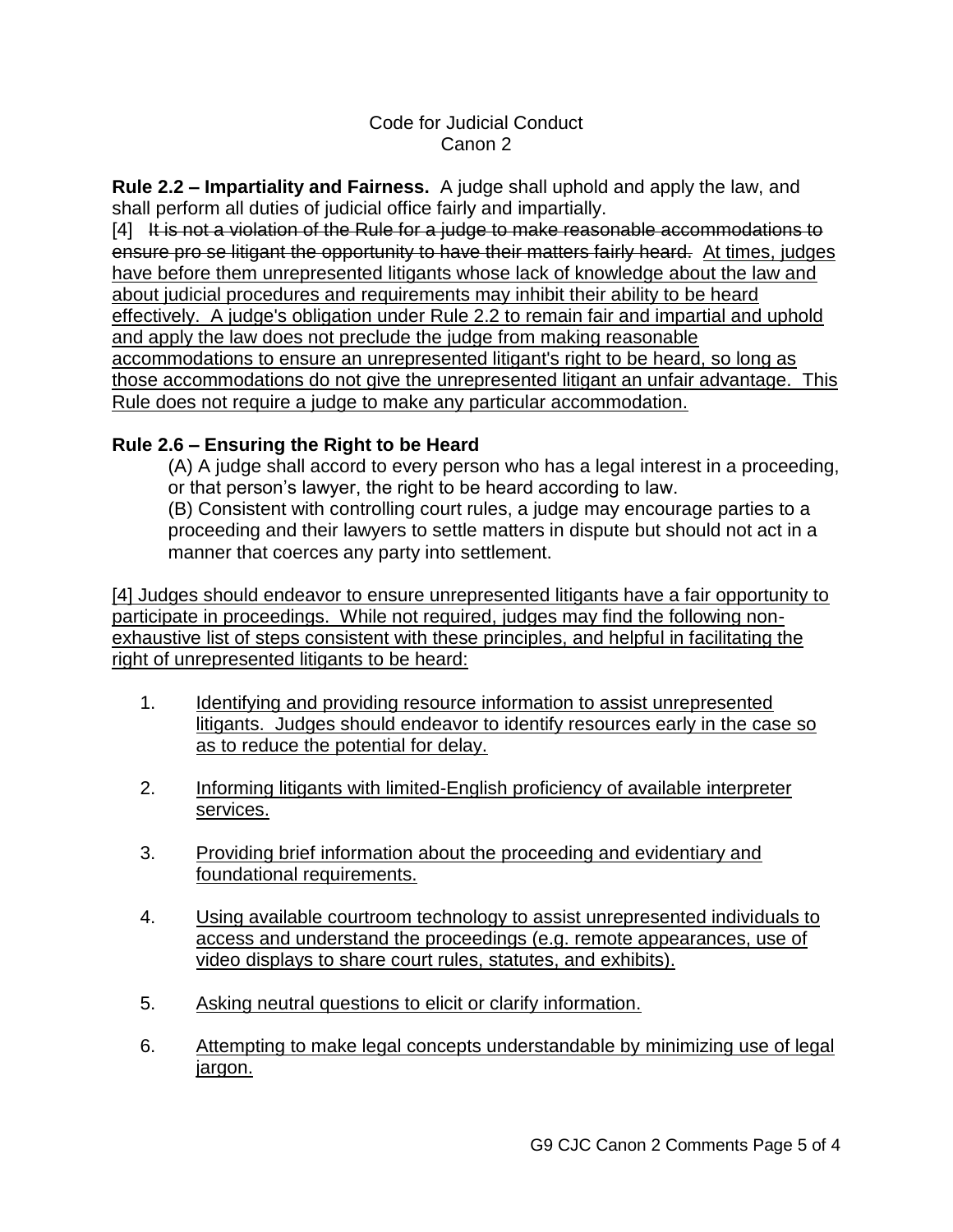- 7. Starting the hearing with a quick summary of the case history and of the issues that will be addressed.
- 8. Explaining at the beginning of the hearing that you may be asking questions and that this will not indicate any view on your part. It will merely mean that you need to get the information to decide the case
- 9. Working through issues one by one and move clearly back and forth between the two sides during the exploration of each issue
- 10. Inviting questions about what has occurred or is to occur.
- 11. Permitting narrative testimony.
- 12. Allowing parties to adopt their written statements and pleadings as their sworn testimony. This provision would not limit opportunities for crossexamination nor be permitted in a manner that would prejudice the other party in the presentation of his/her/their case.
- 13. Asking questions to establish the foundation of evidence, when uncertain
- 14. Clarifying with the parties whether they have presented all of their evidence and explaining that no additional testimony or evidence will be permitted once the evidentiary portion of the case is completed.
- 15. Prior to announcing the decision of the Court reminding the parties that they have presented all of their evidence and that they will be given an opportunity to ask questions once the Court has issued its ruling and that they should not interrupt the Court.
- 16. If unable to do what a litigant asks because of neutrality concerns, explaining the reasons in those terms.
- 17. Announcing the decision, if possible, from the bench, taking the opportunity to encourage the litigants to explain any problems they might have complying.
- 18. Explaining the decision and considering acknowledging the positions and strengths of both sides.
- 19. Making sure, by questioning, that the litigants understand the decision and what is expected of them, while making sure that they know you expect compliance with the ultimate decision.
- 20. Where relevant, informing the litigants of what will be happening next in the case and what is expected of them.